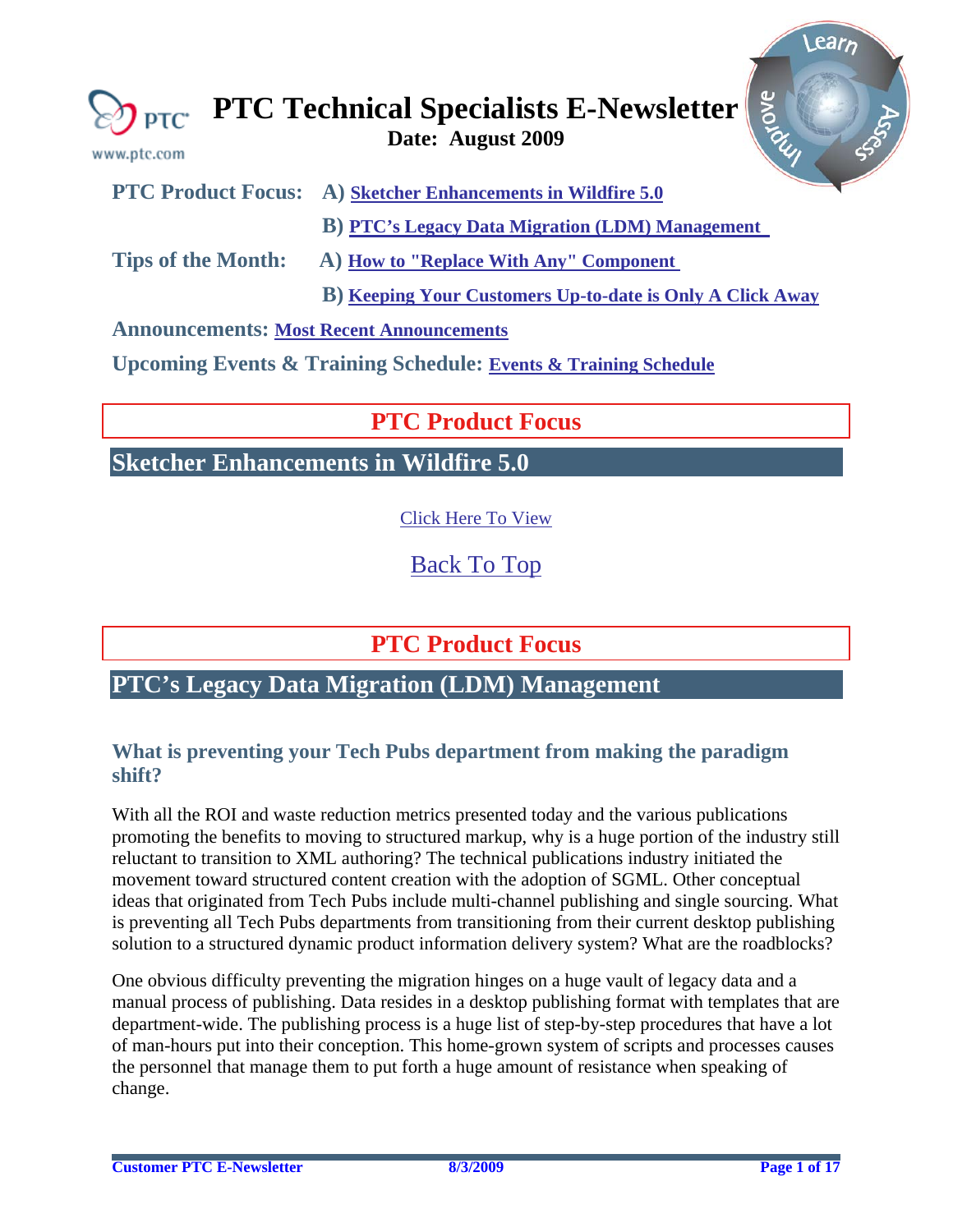Because these factors play such a huge role in creating documentation in a Tech Pubs environment, change may take years. Eventually the need to change is inevitable. The "pain" becomes unbearable and is visibly impacting the business. The Arbortext Architecture of tools helps ease LDM suffering.

How does PTC make it easier for customers to shift paradigms? Arbortext Import/Export is a key component that will help your team facilitate LDM. This tool enables an automatic conversion of legacy content to XML by creating conversion maps using Import/Export Architect's graphical map editor. The Architect piece provides configuration, development and prototyping tools to help developers build Arbortext applications for converting, creating, publishing and delivering documentation and publications. This—along with Arbortext Editor's support for the latest DITA 1.2 Specification, Aerospace & Defense Specification S1000D, and Service Manual Applications—helps provide customers with an end-to-end dynamic publishing solution for DITA.

## **Additional LDM Roadblocks**

Often times the roadblocks are beyond Tech Pubs control. Subject Matter Experts (SMEs) and Content Providers may reside in different departments—beyond the Tech Pubs manager's direct influence. Templates may be ignored or modified, rules not followed, or required formats not used. Two documents that may appear identical may have been created differently. This makes it very difficult to create a good import script that will handle various file formatting. Below are two examples where documentation (created in Microsoft Word) can look identical, even though the two authors formatted the content differently.



This sample uses the Heading and Body format, as well as it uses the proper markup for the numbered list.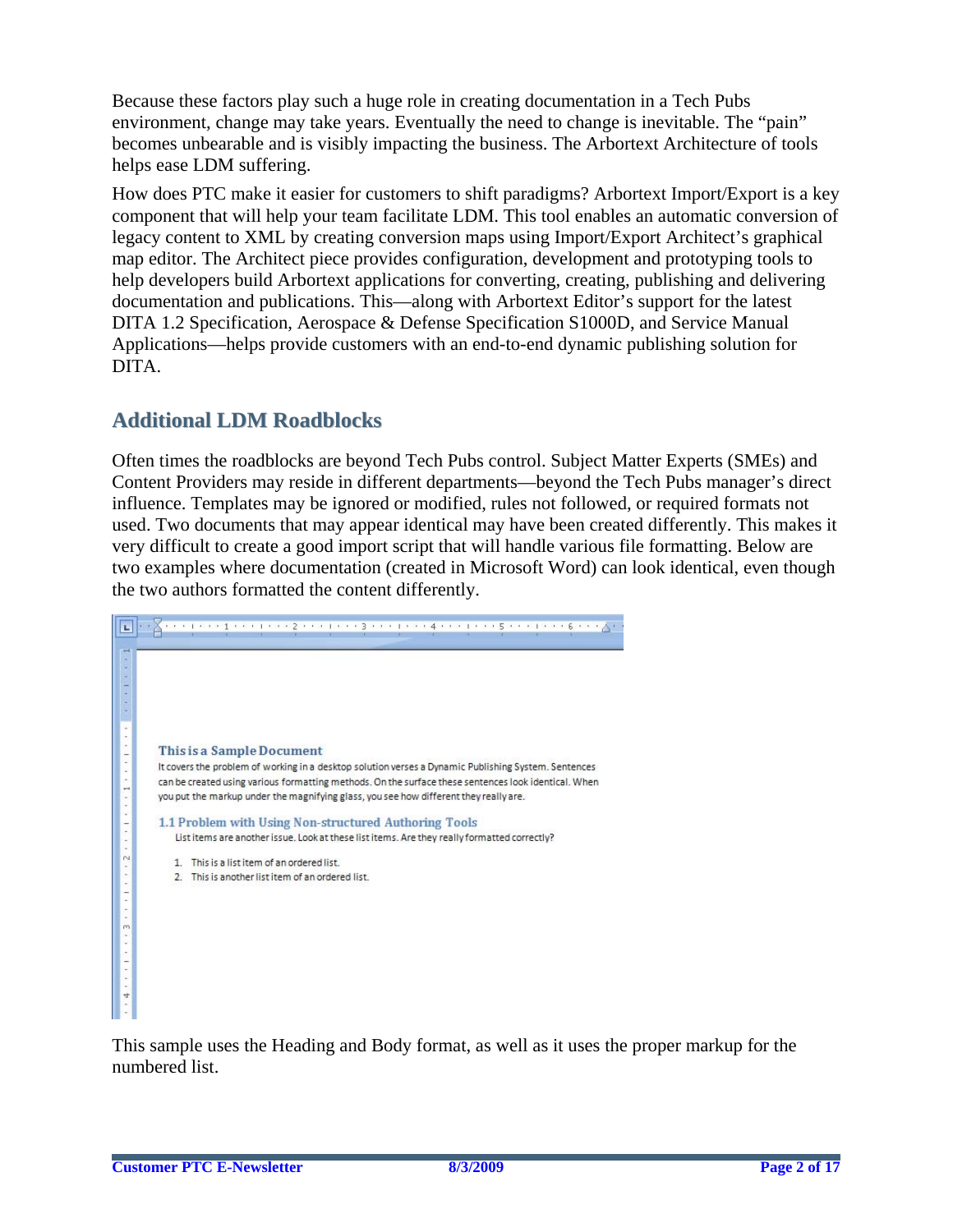

The sample above uses the Body format throughout the entire document but increases the font size and changes the color on titles to distinguish the text. The Subtitle is just a regular paragraph that has **1.1** placed in front and the font color changed to match the previous document. The numbered list is actually separate paragraphs that have been indented and have numbers placed at the beginning of each to signify the order.

Arbortext Import/Export provides capabilities that can handle each case. There are out-of-thebox templates that can handle the properly formatted cases; as well as mapping tools that can handle very obscure instances.

The more you can flush out the problems in your processes, transitioning to XML authoring becomes more and more achievable and makes a huge amount of sense. Look at LDM as being broken into three phases. First, understand your current model. Next, identify the contributors that supply content to your deliverables. Finally, install the tools that will convert the legacy data.

# **Three-Phased Approach**

**Phase I**—Understand your organization's development process model. Put your data under the microscope to bring attention to redundancy (potential areas of reuse), gaps in the process that are currently handled by manual operations, and cost-/time-intensive processes that create bottlenecks in the flow (editing, review periods, and formatting, etc.). PTC offers a free Process Assessment with a team of professionals that interview the stakeholders, the product team and all other content providers who contribute information to the Tech Pubs process.

**Phase II**—After identifying your organization's contributors, the next step is assessing the various formats in which they will be providing content to your tech pubs organization. Example questions to ask are:

- Will I be converting Word Files (.doc) to XML?
- Will I be converting Framemaker files (using the .mif format) into XML?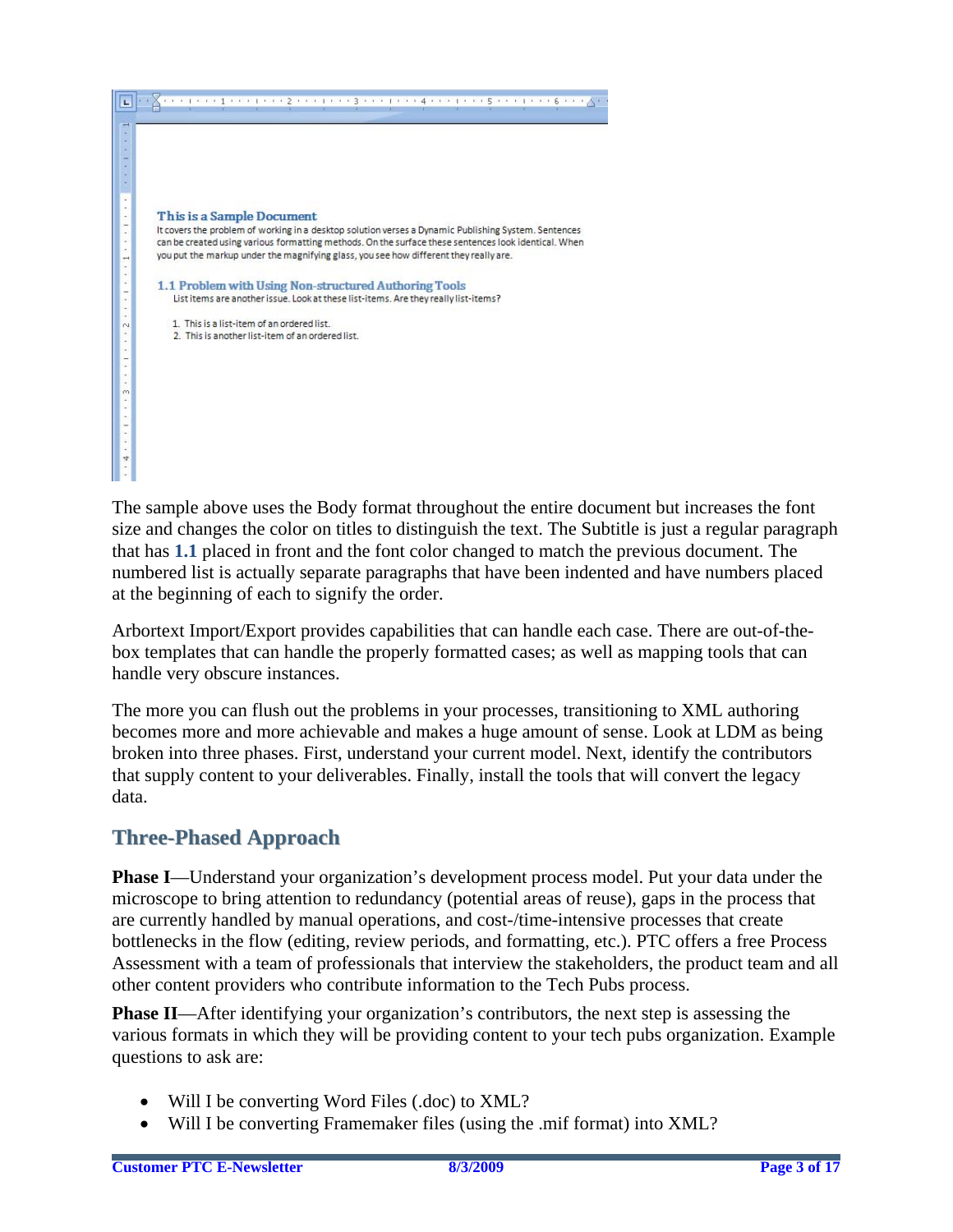• Will the content providers be plugged into the new system, or will they continue to work in their current tools?

**Phase III**— Install the *Creation* tools and *Communication* tools to get the legacy data into structured mark-up (XML) and separate content creation from document preparation (formatting). The *Creation* tools consist of:

- Arbortext Editor
- Arbortext Styler
- Arbortext Import/Export

The *Communication* tools consist of:

- Stylesheets created in Arbortext Styler
- Arbortext Publishing Engine
- Digital Media Publisher

The goals and capabilities of Arbortext Import/Export that support LDM include:

- Converting unstructured file formats into a target XML document type, such as
- Docbook, DITA, or any other document type, individually or in batch mode, in a crossplatform environment: Windows, Solaris, and Linux.
- Converting Word Files (**.doc**) into XML.
- Converting Framemaker files (using the **.mif** format) into XML
- Converting RTF Files into XML
- Converting HTML files into XML
- Converting PDF files into XML
- Converting text files into XML

## **Creation Tools**

Once you have Arbortext Editor, Styler and Import/Export installed, migrating to XML becomes a very easy process. This Arbortext architecture of tools supports LDM by providing:

- Fast, simple authoring of maps and topics
- Conditional text to produce documents that meet the needs of individual readers
- Reuse of content across multiple documents
- Integrated functionality for content management

Arbortext Editor looks and works like familiar word processing software–yet provides all the power and flexibility you need. Arbortext Editor lets authors build compound documents out of reusable components, attach audience information to content for producing customized publications, and embed data from databases, business systems and other data sources. Authors can use Arbortext Editor to author business, technical and reference documents.

Separate the creation of content from document formatting using Arbortext Styler. Arbortext Styler also provides foreign language support, enabling you to easily and automatically layout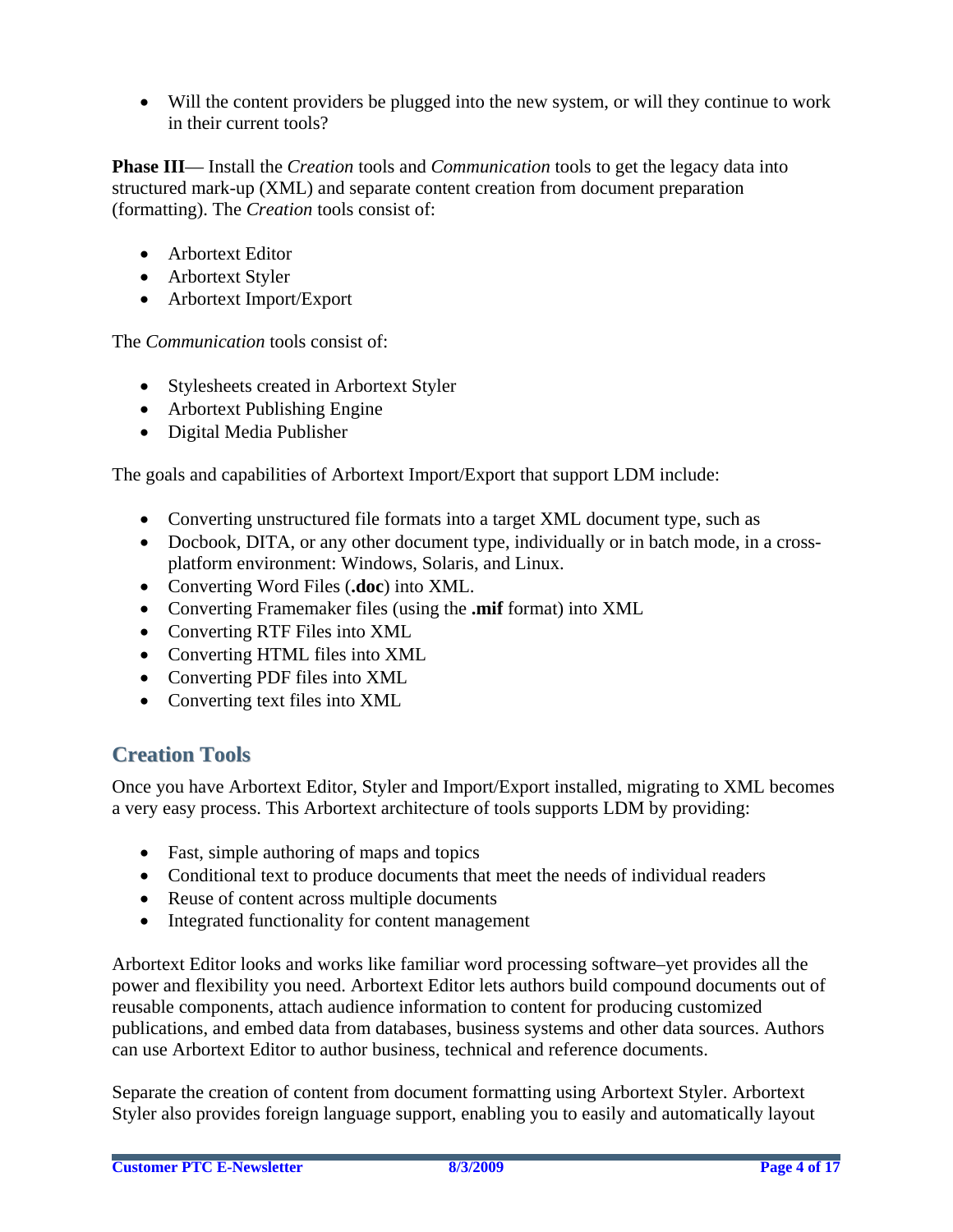and publish localized product information. Styler ensures consistent, high-quality product information:

- Develop and enforce stylesheets to automate information layout and delivery
- Publish complex product information to one or multiple media—from the same stylesheet—without programming
- Automate layout tasks for multiple language content and regional formatting specifications

Arbortext Import/Export is a complete platform for transforming unstructured content from existing file formats (such as Microsoft Word, HTML, Adobe PDF, and Adobe Framemaker, Microsoft RTF) into a target XML DTD or schema. The product includes the Arbortext Import Workbench, which is used to test and refine MapTemplates, as well as the Arbortext Advanced Print Publisher components which allow Arbortext Editor users to convert individual source documents using the resulting MapTemplates.

## **Communication Tools**

Stylesheets created in Arbortext Styler are used by Arbortext publishing software to transform XML content into output for print, PDF, HTML and Web pages, HTML Help, Microsoft Word and wireless devices. The benefits include:

- [Multiple Output Formats](http://www.ditausers.org/about_us/business_case/#outputs)—web (HTML), print (PDF), and online Help
- [Multi-channel Delivery—](http://www.ditausers.org/about_us/business_case/#multi)add Mobile with minimum extra development
- [Simplified XML](http://www.ditausers.org/about_us/business_case/#xml)—greatly reduces development cost of Schemas/DTDs
- [Metadata—](http://www.ditausers.org/about_us/business_case/#metadata)supports semantic guided search and conditional processing
- [Conditional Processing—](http://www.ditausers.org/about_us/business_case/#conditional)rapid creation of content variations for special needs
- [Modularity](http://www.ditausers.org/about_us/business_case/#modular)—assemble documents from manageable chunks

The Arbortext Publishing Engine is a server-based, single system that provides the end-to-end ability to intelligently pull XML and unstructured data from content management systems and other business applications, profile that content for targeted audiences and different types of deliverables, and automatically generate Help Centers and publications.

The Publishing Engine assures that you deliver the highest-quality, consistent product and service information throughout a product's lifecycle.

Arbortext Digital Media Publisher (DMP) enables you to distribute electronic publications on digital media such as CD-ROM, DVD, flash drives and memory cards, as well as to web applications. Users access the digital media using any common web browser.

With DMP, you can easily support complex applications that include multiple languages, volumes and document types. DMP's fully customizable interface also assures you that you can deliver your information in an application uniquely suited to your specific requirements.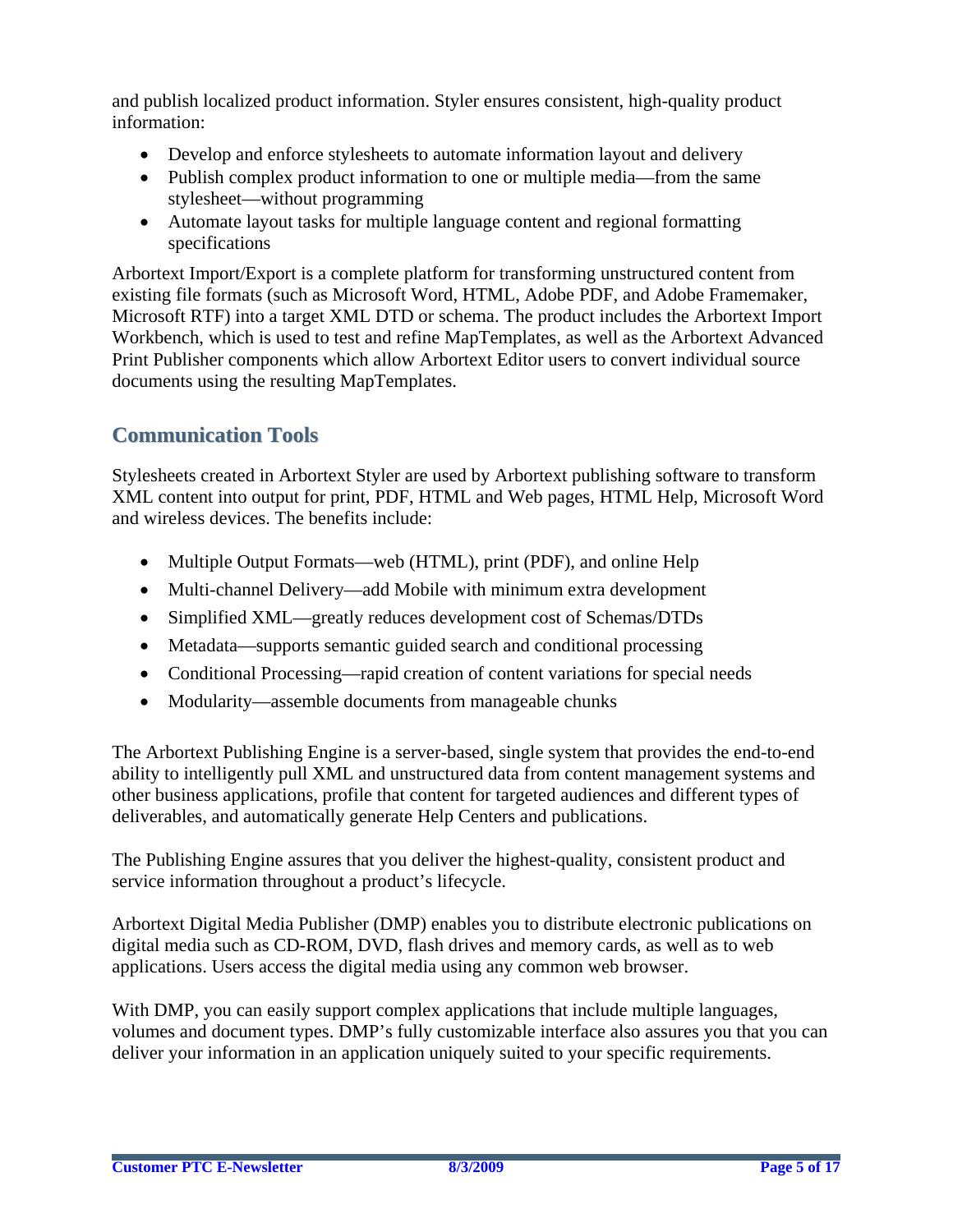## **Control, Configuration, and Collaboration Tools**

Once your legacy data is in XML it changes to dynamic data. Your Tech Pubs organization can now take advantage of the useful benefits of having your source in XML:

- Content reuse
- Version Control
- Validation
- Easier deployment and maintenance
- Greater scalability
- Enhanced stability
- More reliability
- Better long-term performance Support for information sharing within workgroups, across the organization, and even across multiple organizations
- Higher-quality content with support for a standard information architecture that enables faster writing and faster comprehension
- Reduced Translation costs
- Reduced time/costs of application development and maintenance

Content reuse cost savings increase greatly when your content goes through a workflow with distinct review and approval stages, for example legal approval. Content that is reused can generally avoid all or most of the extra steps in the workflow that involve accuracy of content.

Arbortext Content Manager—based on PTC's proven Windchill content and process management technology—provides you with a single source of information, while also delivering many other essential benefits, including access control and version control at a component level, management of component relationships, and deep configuration management capabilities. Optimized for managing Arbortext-authored XML documents, Arbortext Content Manager supports collaboration of geographically dispersed teams, and manages critical processes such as configuration management and release of publications.

Arbortext Content Manager enables you to manage complex information assets and to streamline your document and publishing processes.

## **Definitions**

**DITA—** The Darwin-Information-Typing-Architecture, Developed by IBM in 2000 and now an OASIS standard, is an XML-based architecture for creating topic-oriented, information-typed content that can be repurposed. DITA also provides a mechanism for creating new topic types and describing new information domains.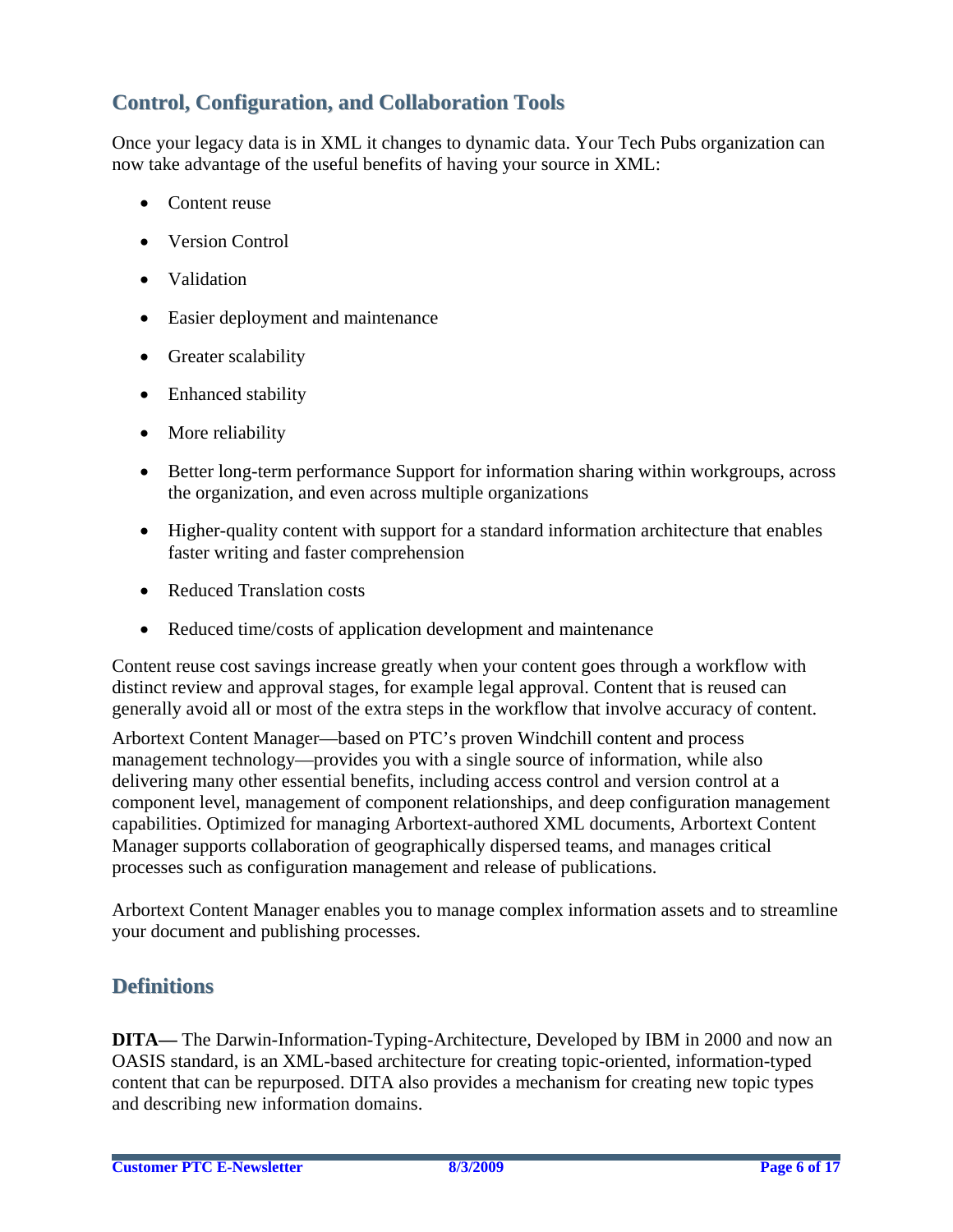**DITA Specification—** The DITA specification covers base document types used for authoring and organizing content. In DITA, the highest content structure is a "topic." A topic is the basic unit of authoring and of reuse. DITA documents can contain any sequence of the following topics:

- *Concept topics*—provide background for the viewer to understand essential information. These answer the "What is?" question.
- *Task topics*—provide well-defined procedural information
- *Reference topics***—include regular statements.** An example would be commands in a programming language or quick facts.

For more details about the Arbortext Architecture of tools, please visit the Product area of [ptc.com](http://www.ptc.com/) or contact your PTC Account Manager.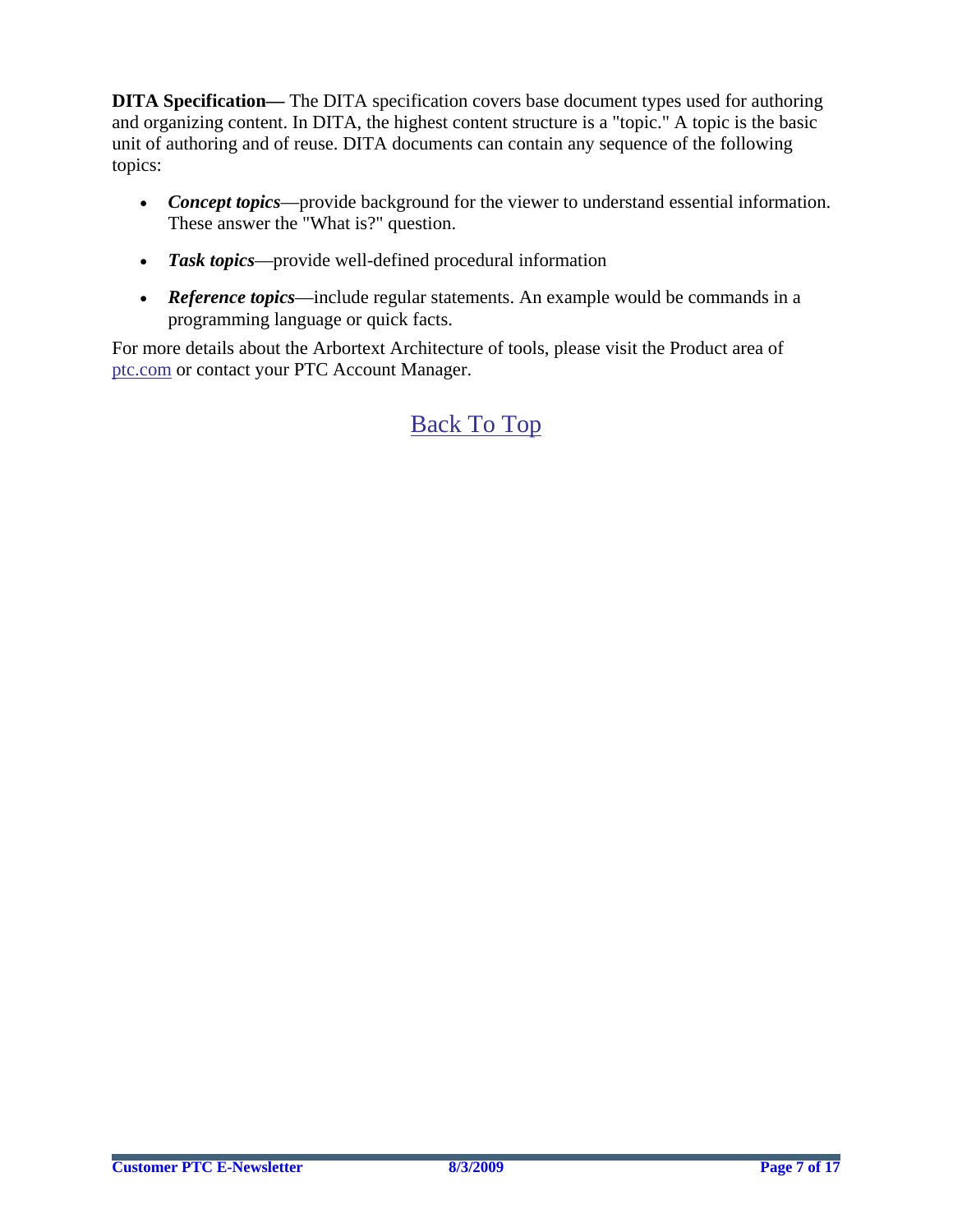**Tips of the Month** 

<span id="page-7-0"></span>**How to "Replace With Any" Component** 

[Click Here To View](http://members.shaw.ca/jpeng/newsletter/PTC_Technical_Specialists_E-Newsletter_2009_08_desktop.pdf)

# [Back To Top](#page-0-0)

**Tips of the Month** 

## **Keeping Your Customers Up-to-date is Only A Click Away**

Arbortext Digital Media Publisher (DMP) assembles documents and multimedia files for publication. In addition, DMP provides capabilities for distributing updates to your digital media via the web. When your users select "Update," the user's system will go out to your website, download all of the updated pages and store them locally on the user's hard drive for later offline viewing.



However, creating the button that performs this functionality is not completely intuitive.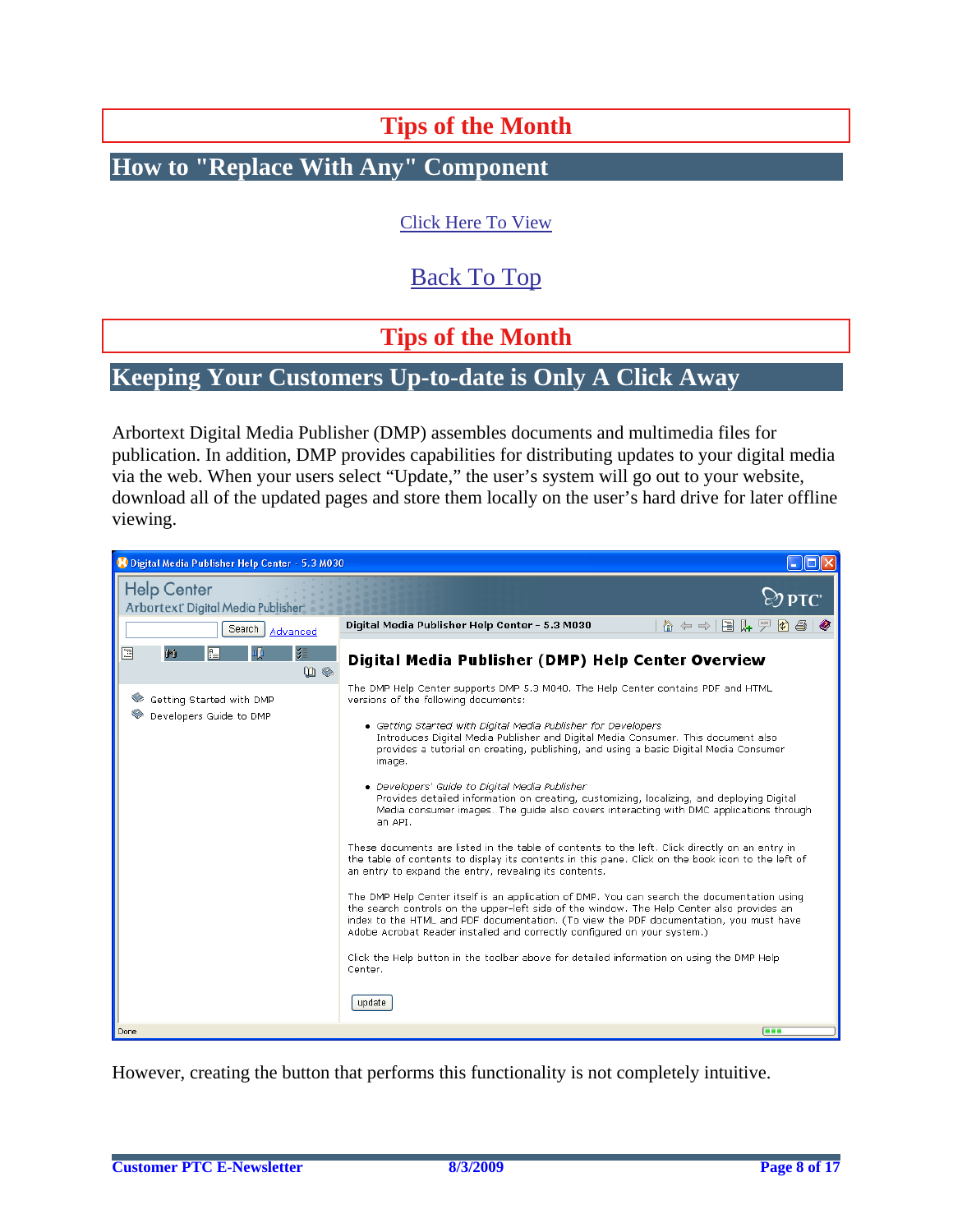The following information will provide the appropriate steps in creating the "Update" button in your DMP image.

## **Configuring the dmp.properties File**

It is helpful to review this information to make certain that the button will work properly once it is placed into the DMP image.

Set the following options in **dmp.properties** file to enable update pack generation:

```
# updateStatus: how the update should be proceeded. There are three possible values 
# 
# 0: Disable update, no update is generated (but update button and 
# configuration is available in Consumer). 
# 1: Manual update: Consumer user can update content by clicking 
     the update button
# 2: At launch: Consumer will check for update each time the application 
# is starting 
# 3: Auto update: Consumer will update at scheduled time. updateSchedule 
# property must be set. 
# 
updateStatus=0 
# updateFrom: the version that the update is based on. The version must 
# be older than the version of the current project. This 
# property uses the same format as the "version" property 
# defined above, e.g. 1.0, 2.0.1, etc. It is an error if 
# the version is the same or newer than the current version. 
# 
updateFrom = 1.0 
# updateUrl 
# The url pointing to the folder that contains update 
# manifest file. It can be a remote URL or local directory.
```

```
#
```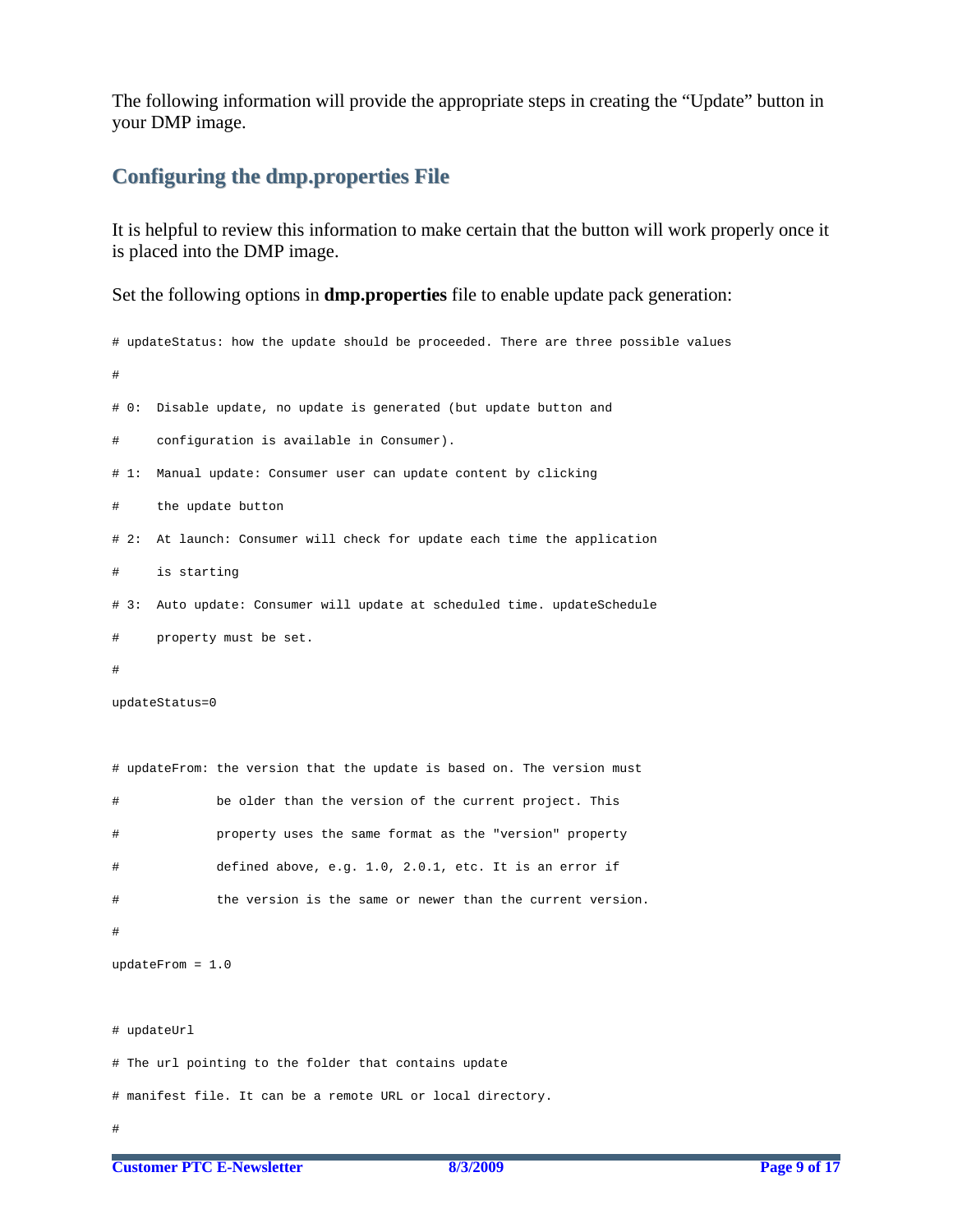```
# For a remote URL, it should always starts with "http" or "https".
# For a local directory, if a relative path is specified, it is relative 
# to $CONSUMER_INSTALL_DIR/project/WEB-INF. For example, if updateUrl is 
# set to "../_updateFolder", it indicates 
# 
# $CONSUMER_INSTALL_DIR/project/_updateFolder 
# 
updateUrl = updatepack 
# updateConfigurable 
# 
# Whether Consumer user is able to configure update properties. 
# 
# true: show update configuration page in Consumer 
# false: don't show configuration page 
# 
# Note: update configuration page will not show even if this value is set 
# to true if 
# 1. Consumer is not installed, or 
        2. Web deployment and the request is not from localhost
# 
updateConfigurable = true 
# updateSchedule 
# The schedule to run update. This property value is required only if 
# updateStatus is set to "3". The updateSchedule has the format of 
# [UpdateType]:[DayOfMonth]:[DayOfWeek]:[HourOfDay] 
# UpdateType: d (daily), w (weekly), m (monthly) 
# DayOfMonth: 1-31 
# DayOfWeek: 1-7 
# HourOfDay: 0-23 
#
```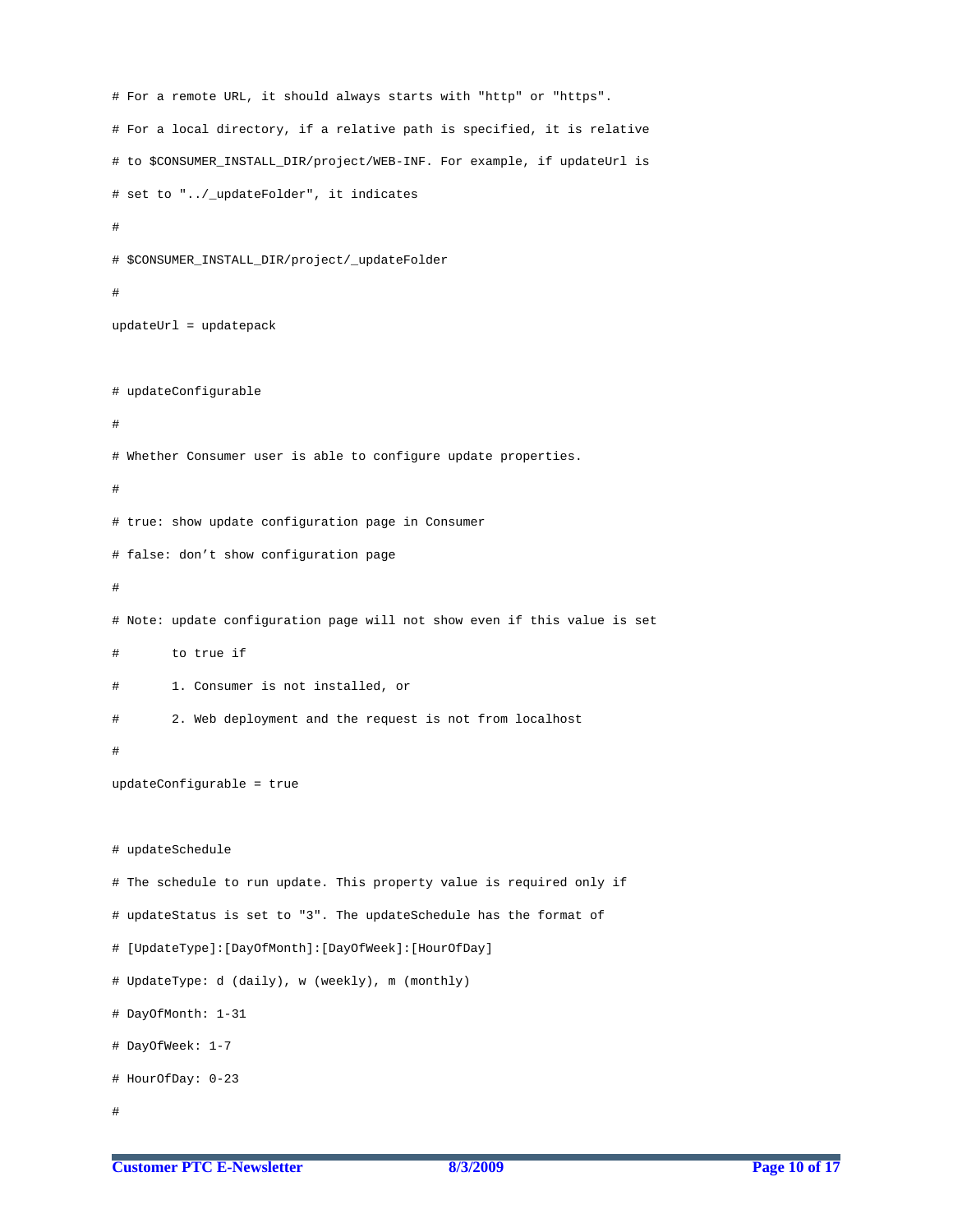```
# For example, to run update at 3am every day, the updateSchedule should 
# look like: updateSchedule = d:0:0:2 
# To run update at 3am every Friday: updateSchedule=w:0:5:2 
# To run update at 3am the fifth day of each month at 3am: 
# updateSchedule=m:5:0:2 
updateSchedule=w:0:1:0
```
In addition, make certain the following property values do not change between the base release and all updates. Changes to these values will cause updates not be properly recognized.

- companyName
- projectId
- projectName
- outputroot

### **Creating the Button**

To create an "Update" button in DMP, follow these steps:

1. Create a new "Welcome" page by opening up your text editor and placing the following template code at the top:

```
<?xml version="1.0" encoding="UTF-8"?> 
<jsp:root xmlns:jsp="http://java.sun.com/JSP/Page" 
version="2.0" 
   xmlns:c="http://java.sun.com/jsp/jstl/core" 
   xmlns:fmt="http://java.sun.com/jsp/jstl/fmt" 
   xmlns:atidmc="http://www.arbortext.com/namespace/dmc/c
onsumer"> 
   <jsp:output doctype-root-element="html" 
        doctype-public="-//W3C//DTD HTML 4.01 
Transitional//EN" 
        doctype-system="" /> 
   <jsp:directive.page language="java" 
errorPage="error.jspx" 
         contentType="text/html; charset=UTF-8" />
```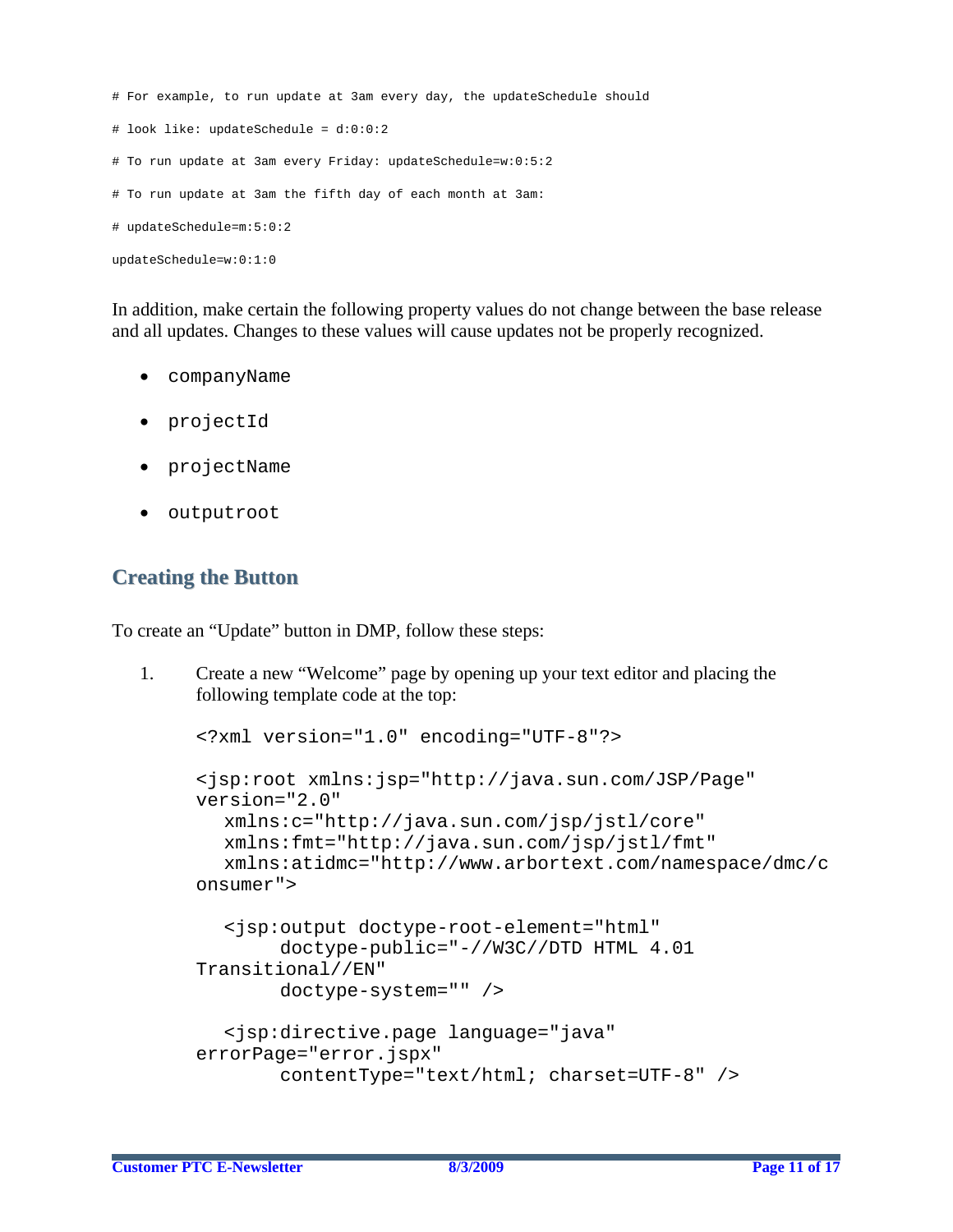```
 <atidmc:layout var="layout" /> 
   <html> 
   <head> 
   <title>Cerify Automated Verification and Checking 
System</title>
   </head> 
   <link rel="Stylesheet" type="text/css" media="all" 
         href="${layout.template}/css/dmc.css"></link> 
   <body> 
     <div id="config">
```
2. Under the <div> tag, place the content you want displayed to your users as the first page of your DMP image. For example:

<p> The DMP Help Center itself is an application of DMP. You can search the documentation using the search controls on the upper-left side of the window. The Help Center also provides an index to the HTML and PDF documentation. (To view the PDF documentation, you must have Adobe Acrobat Reader installed and correctly configured on your system.).</p>

3. Directly under this new content, add the following code:

```
<form method="get" 
         name="update" 
         id="update" 
         accept-charset="utf-8" 
             action="../_update" 
         enctype="application/x-www-form-urlencoded" 
         target="_parent"> 
         <input type="submit" name="update" 
value="update"/>
```
</form>

4. Make sure you close the code with the following:

 $\langle$ div $>$  </body> </html> </jsp:root>

5. Save this file as: *<DMP\_INSTALL\_DIR>***\templates\simple\yourcompany.jspx** 

**Note:** If working with frames, choose the frame directory.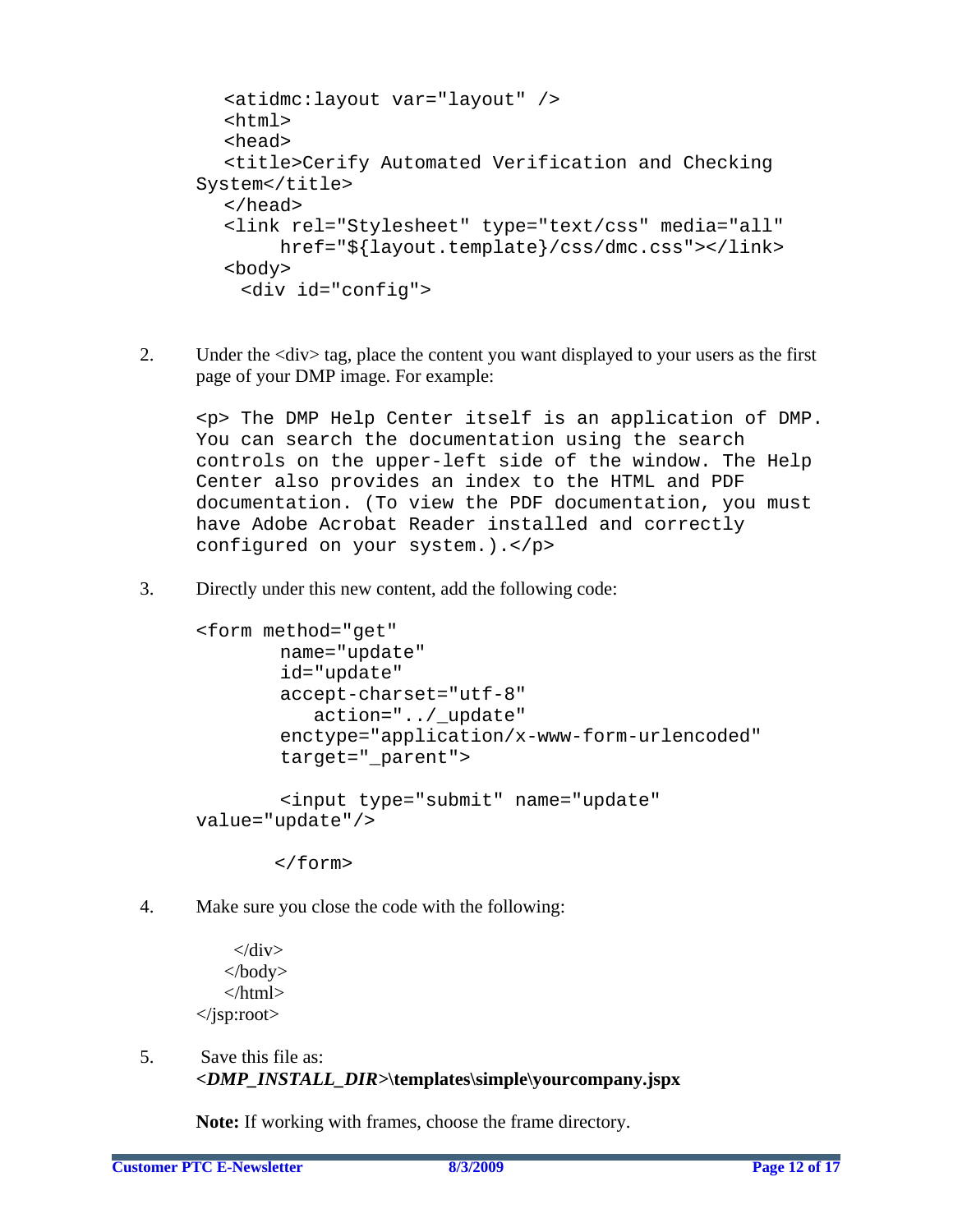6. Open the template.xml file. *<DMP\_INSTALL\_DIR>***\templates\simple\template.xml**

**Note:** If working with frames, choose the frame directory.

7. Change the Page type="Intro" to the following:

```
<Page type="INTRO"> 
              <Url locale="*" href="yourcompany.jspx" />
```
8. Run the dmp.bat file. You should see your button displayed. When you click this button, DMP will check for updates.

| K Digital Media Publisher Help Center - 5.3 M030<br>EDE  |                                                |                                                       |  |
|----------------------------------------------------------|------------------------------------------------|-------------------------------------------------------|--|
| <b>Help Center</b><br>Arbortext Digital Media Publisher  |                                                | $\otimes$ ptc.                                        |  |
| Search<br>Advanced<br>国<br>šĪ,<br>拍<br>ĥ.<br>D,          | Digital Media Publisher Help Center - 5.3 M030 | $\mathbf{a} \in \mathbb{R}$ . The set of $\mathbf{a}$ |  |
| $\omega \bullet$                                         | <b>Update Status</b>                           |                                                       |  |
| Getting Started with DMP<br>G<br>Developers Guide to DMP | Content is current.                            |                                                       |  |
|                                                          |                                                |                                                       |  |
|                                                          |                                                |                                                       |  |
|                                                          |                                                |                                                       |  |
|                                                          |                                                |                                                       |  |
|                                                          |                                                |                                                       |  |
|                                                          |                                                |                                                       |  |
|                                                          |                                                |                                                       |  |
| Done                                                     |                                                | $\sqrt{2}$                                            |  |
|                                                          |                                                |                                                       |  |

You should see that the content shows "current" because an update pack has not yet been generated.

9. Create and deploy the updates pack. Click the update button again. You will notice a series of steps being performed by your *image* followed with a completion status.

**Note:** For information on Creating Update Packs, refer to your DMP Help Center.

Your content is now up-to-date. Practice adjusting the duration of the updates by opening the **dmp.properties** and setting the updateSchedule to different codes. The default code is:

updateSchedule=w:0:1:0

Setting the update to Schedule to the above code will run update at on the fifth day of each month at 3am.

The update button will work in both standalone mode and Web application mode.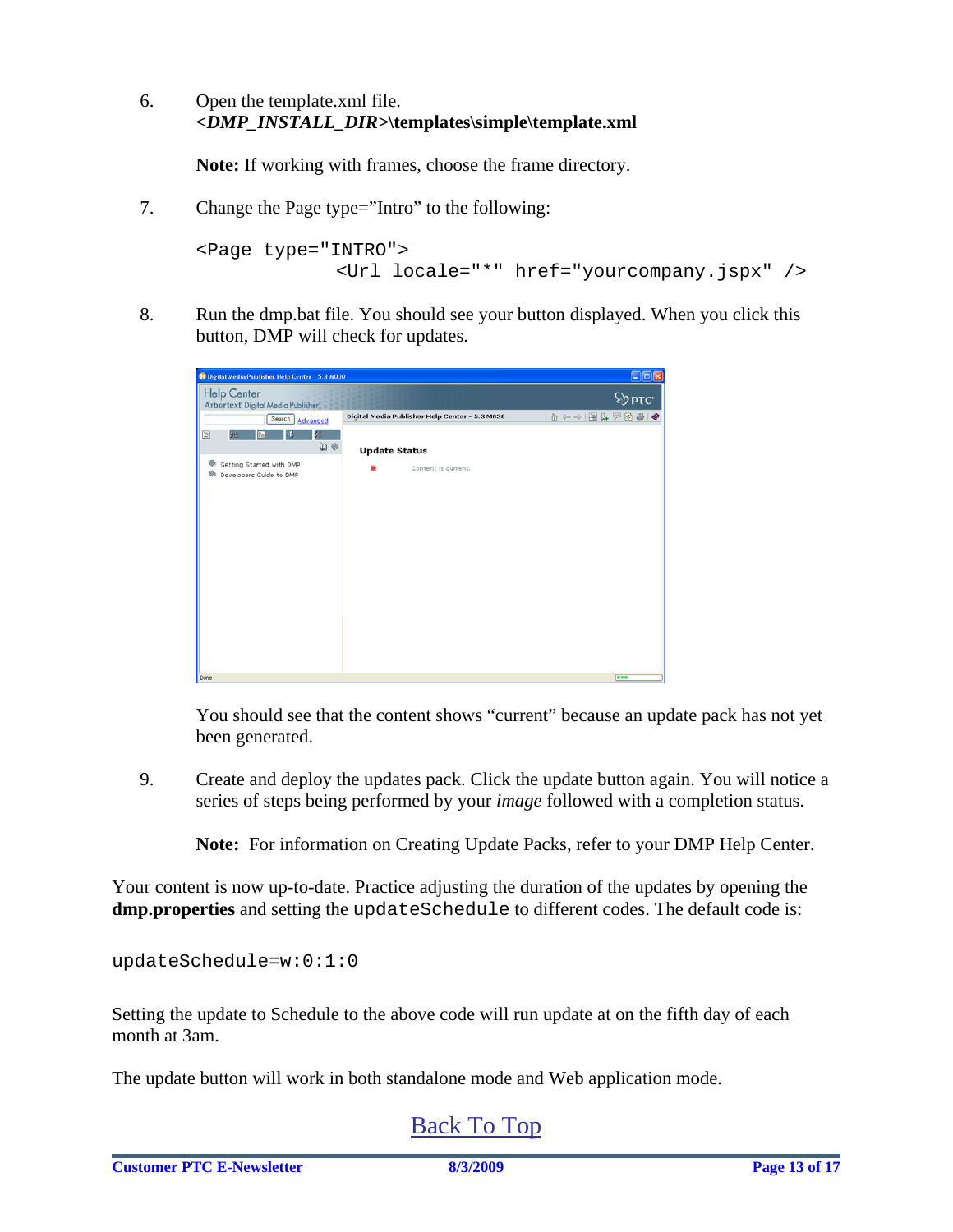## **Announcements**

#### <span id="page-13-0"></span>PTC Tips & Techniques Newsletter Archives

Did you miss an issue? Can't find that awesome technique you read about? Fear not, you can click on the link below and go through our Customer PTC E-Newsletter archives.

[Customer Care Zone](http://www.ptc.com/carezone/)

#### PTC Tips & Techniques Webcasts: Work Smarter. Not Harder.

Click below to see regularly scheduled Tips & Techniques technical Webcasts that are designed to provide you with the most popular time-saving tricks that Pro/ENGINEER users of all skill levels will find useful. Get more out of your maintenance dollars!

#### [Tips & Techniques: Work Smarter Not Harder!](http://www.ptc.com/appserver/it/icm/cda/template_lib/events/series.jsp?&im_dbkey=11442&icg_dbkey=141)

#### Special Hardware offers for PTC Customers

- <http://www.hp.com/go/ptc>
- <http://www.hp.com/go/ptcworkstation>

#### PTC Sponsored Events

• http://www.ptc.com/company/news/events/index.htm

Explore what is new with the Pro/ENGINEER Wildfire family!

<http://www.ptc.com/go/showcase>

#### **Connect with PTC using the latest Social Networking resources:**





Linked in



Also visit<http://social-product-development.blogspot.com/>

#### **E-PROFILES IS HERE!!**

We have been eagerly anticipating the debut of the new electronic version of Profiles Magazine and now it is here! This new web site will supplement the print edition of the magazine and will provide new useful features not feasible with paper media. e-Profiles will provide you with 24x7, worldwide access to key information previously available exclusively in the print version. "Tips & Tricks," a popular feature pioneered by Pro/USER, has also moved to the web and will be expanded as the site matures.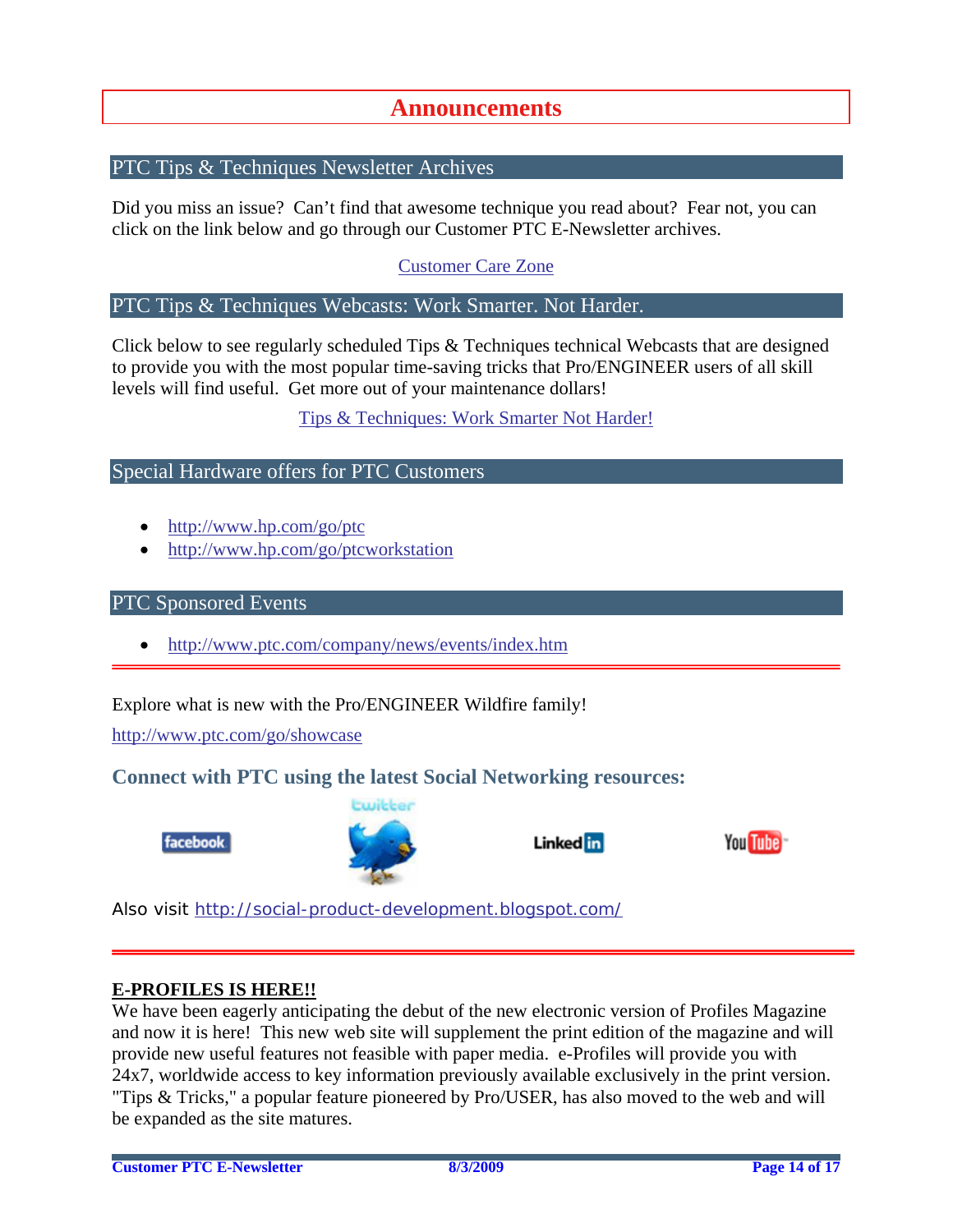Please take a few minutes to check out this new web site. We don't think you will be disappointed.

<http://profilesmagazine.com/>

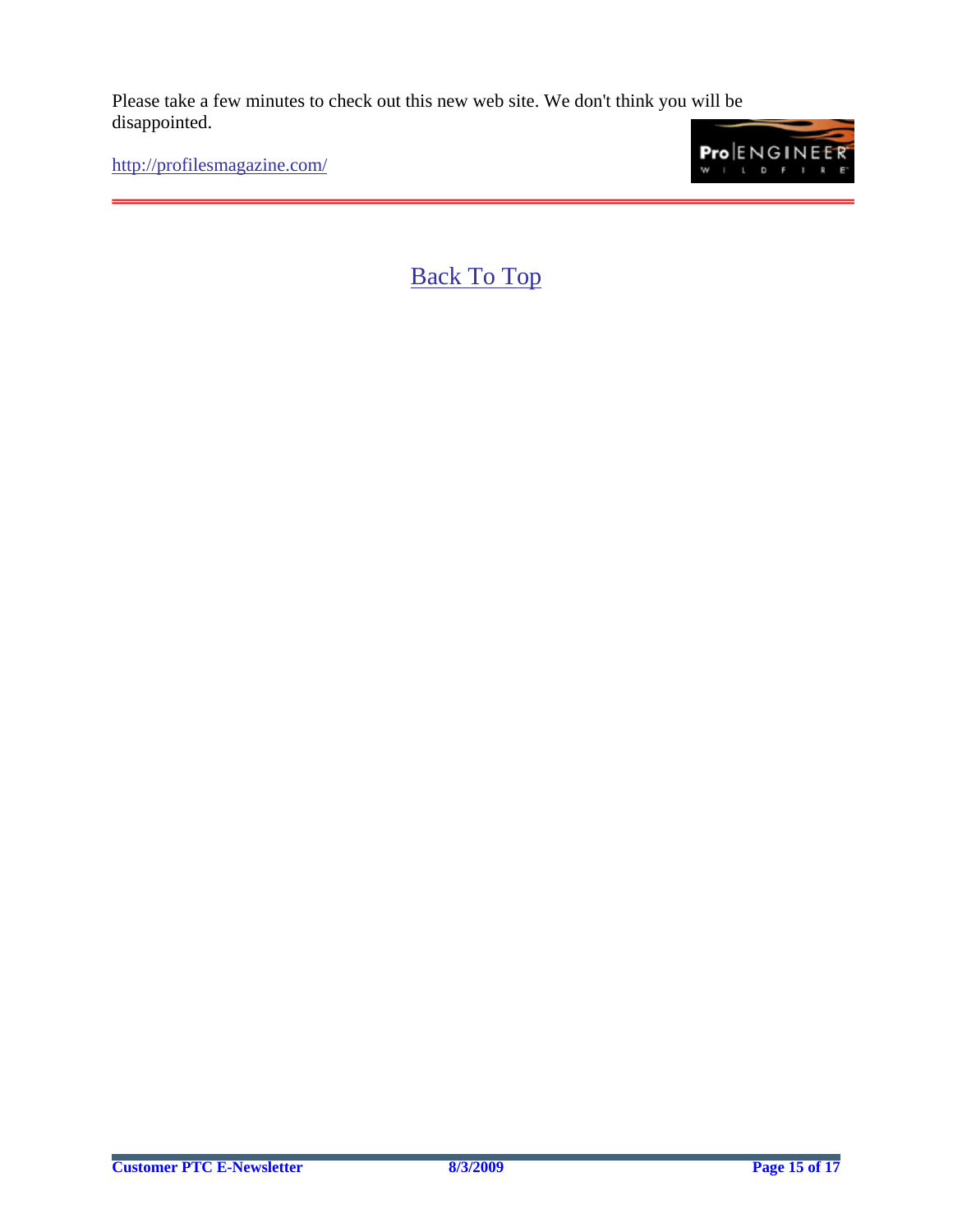# **Upcoming Events & Training Class Schedules**

<span id="page-15-0"></span>

| Upcoming, 2009       | Your local Pro/Engineer User Groups<br>http://www.ptcuser.org/rugs/ |
|----------------------|---------------------------------------------------------------------|
| June $7 - 10$ , 2009 | Orlando, FL USA<br>PTC/USER World Event<br>http://www.ptcuser.org/  |

#### Events

Our seminars and conferences seek to provide you with relevant information regarding product development trends in your industry as well as innovative software learning experiences. Think of them as a constructive day off where you can share experiences and swap ideas with your peers.

If you can't manage to get away, we'll bring it to you. Check back often for regularly scheduled live webcast events.

#### [You're Invited to Attend…](http://www.ptc.com/company/news/events/index.htm)

Please visit the [PTC Education Services](http://www.ptc.com/services/edserv/) website for the latest training information including course descriptions, schedules, locations, and pricing.

• Attend a course at any PTC Center and receive a free copy of Pro/ENGINEER Wildfire Student Edition!

<http://www.ptc.com/services/edserv/index.htm>

#### Live Instructor-Lead Virtual PTC Training Courses

Virtual Classrooms provide interactive learning with a trained PTC instructor in convenient and manageable sessions that last approximately 4 hours over a series of days. It's easy to join a class right from your desk using a phone or voice-over IP technology.

Sessions are performed just like a traditional ILT (including interactive exercises where you and the instructor can work on lab exercises together) and feature some of our most popular ILT courses. These sessions cover the exact same material as the traditional ILT in-center courses. Also look for some of our most frequently requested mini-topics delivered in the same format that are only an hour - two hours in duration.

If you have any questions about these sessions or would like to see getting other courses, not on this list, on the schedule please feel free to contact me for more details. They are a great way to bring training to you without you having to worry about location or being out from work for long stretches.